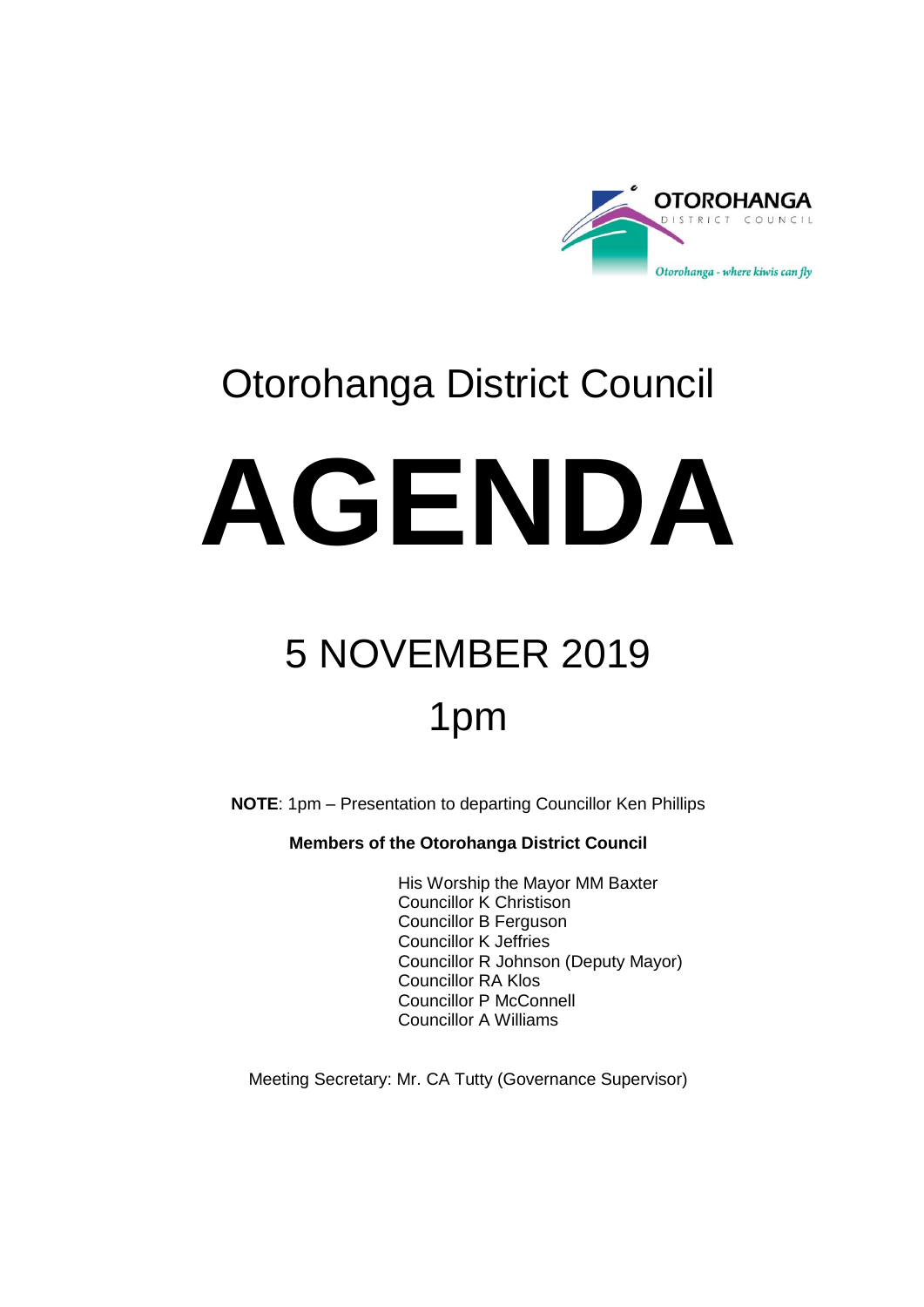#### **OTOROHANGA DISTRICT COUNCIL**

#### **5 NOVEMBER 2019**

Notice is hereby given that an Ordinary meeting of the Otorohanga District Council will be held in the Council Chambers, 17 Maniapoto Street, Otorohanga on Tuesday 5 November 2019 commencing at 1pm.

#### **31 OCTOBER 2019**

#### **Tanya Winter CHIEF EXECUTIVE**

#### **ORDER OF BUSINESS:**

**PRESENT**

**IN ATTENDANCE**

**APOLOGIES**

**REFLECTION / PRAYER / WORDS OF WISDOM (His Workshop The Mayor)**

**DECLARATION OF CONFLICTS OF INTEREST**

#### **REPORTS**

| ITEM 6                   | <b>HIS WORSHIP THE MAYOR - VERBAL REPORT</b>                              | $\mathbf{2}$ |
|--------------------------|---------------------------------------------------------------------------|--------------|
| <b>ITEM7</b>             | CHIEF EXECUTIVE REPORT 16 SEPTEMBER - 4 NOVEMBER 2019                     | $\mathbf{2}$ |
| <b>ITEM 8</b>            | <b>ADOPTION OF STANDING ORDERS</b>                                        | 5            |
| <b>ITEM9</b>             | ADOPTION OF CODE OF CONDUCT                                               | 7            |
| ITEM 10                  | APPOINTMENTS TO STANDING COMMITTEES OF COUNCIL AND EXTERNAL ORGANISATIONS | 9            |
| <b>ITEM 11</b>           | <b>COUNCILLOR APPOINTMENTS TO OTOROHANGA AND KAWHIA COMMUNITY BOARDS</b>  | 11           |
| <b>ITEM 12</b>           | <b>CONFIRMATION OF ROAD NAME</b>                                          | 12           |
| <b>ITEM 13</b>           | <b>MATTERS REFERRED FROM 8 OCTOBER 2019</b>                               | 14           |
| <b>COUNCILLOR UPDATE</b> |                                                                           |              |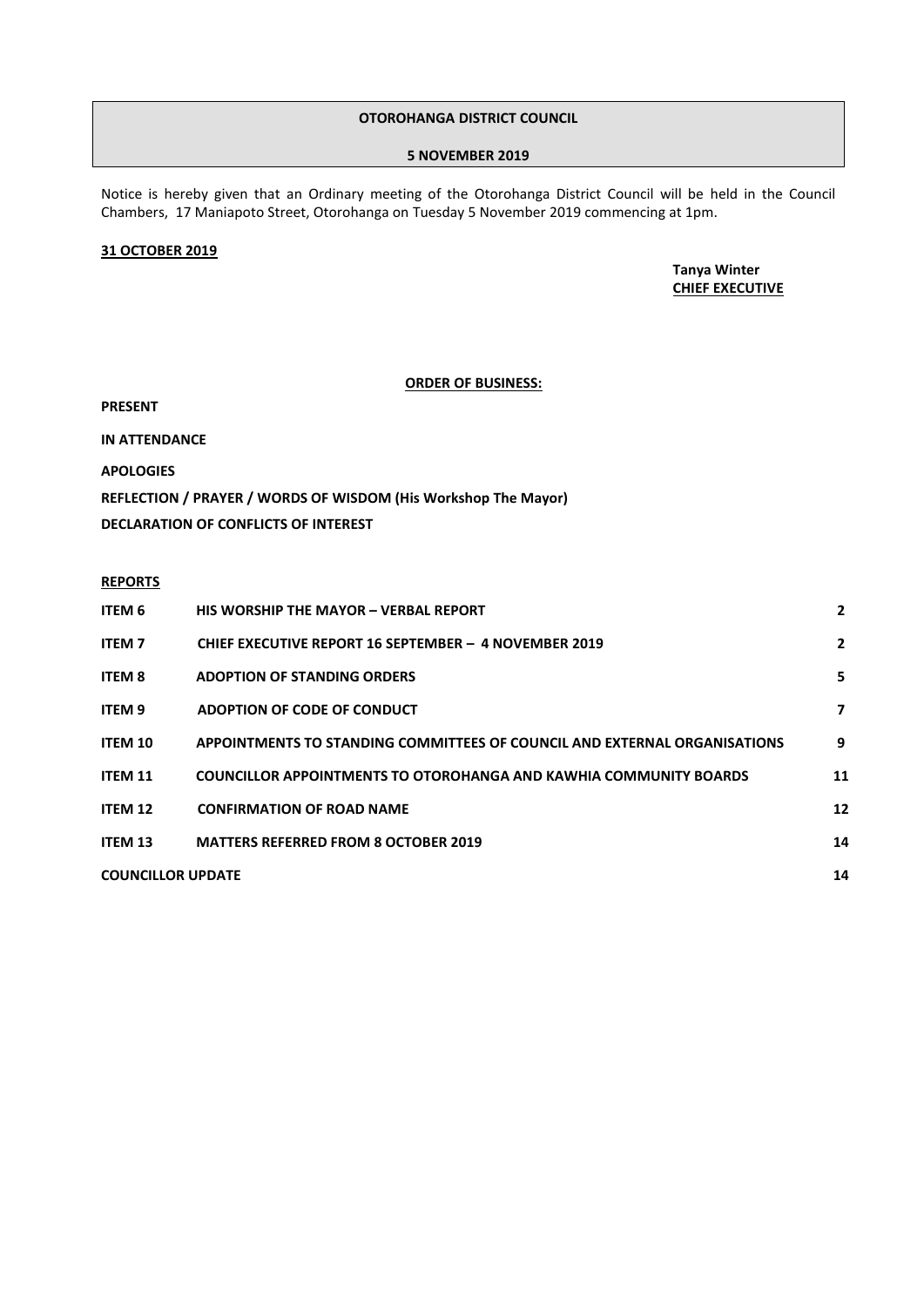| ITEM 6       | <b>HIS WORSHIP THE MAYOR VERBAL REPORT</b>                                    |
|--------------|-------------------------------------------------------------------------------|
| <b>ITEM7</b> | CHIEF EXECUTIVE REPORT 16 SEPTEMBER - 4 NOVEMBER 2019                         |
| TO:          | <b>HIS WORSHIP THE MAYOR &amp; COUNCILLORS</b><br>OTOROHANGA DISTRICT COUNCIL |
| FROM:        | <b>CHIEF EXECUTIVE</b>                                                        |
| DATE:        | <b>5 NOVEMBER 2019</b>                                                        |

#### **Relevant Community Outcomes**

- Ensure services and facilities meet the needs of the Community
- Foster an involved and engaged Community

#### **Executive Summary**

The purpose of this report is to inform Council of the key focus areas for the Chief Executive in the last two months.

#### **Staff Recommendation**

It is recommended that the report is received.

#### **Report Discussion**

This following matters are highlighted for Council's attention:

#### **1. Health, Safety and Wellbeing**

A brief update is provided for October to provide a progress update on the areas of focus:

| Generic Risk Register - 1x workshop held with reps<br><b>Risk Registers</b>   |
|-------------------------------------------------------------------------------|
|                                                                               |
| Facilities and Treatment Plant Risk Registers in draft                        |
| <b>Risk Management education</b><br>Session completed for HSW Reps            |
| 2 sessions completed for field staff                                          |
| 1 session scheduled for 6 Nov for facilities staff                            |
| Library evacuation drill<br>Procedures being reviewed & drill to be scheduled |
| Processes have been drafted<br><b>H&amp;S processes</b>                       |
| <b>Asbestos Register (led by Jared)</b><br>Register being compiled<br>٠       |
| Surveying/sampling to be arranged<br>Le Fleming)                              |

There have been three events recorded in October:

- 1x near hit (aggressive member of public)
- 2x injuries (manual handling, plant/equipment task related)

Two site safety inspections have been completed, with no significant issues identified.

Training scheduled for November includes 4-wheel drive course and additional in-house risk management sessions. An educational workshop is being scheduled for February 2020 on Mental Wellbeing and the Workplace.

#### **2. Council Induction**

Council might have noticed a drop in the number of external meetings attended this last couple of months as a significant amount of my time has gone into preparing for new elected member induction and meeting the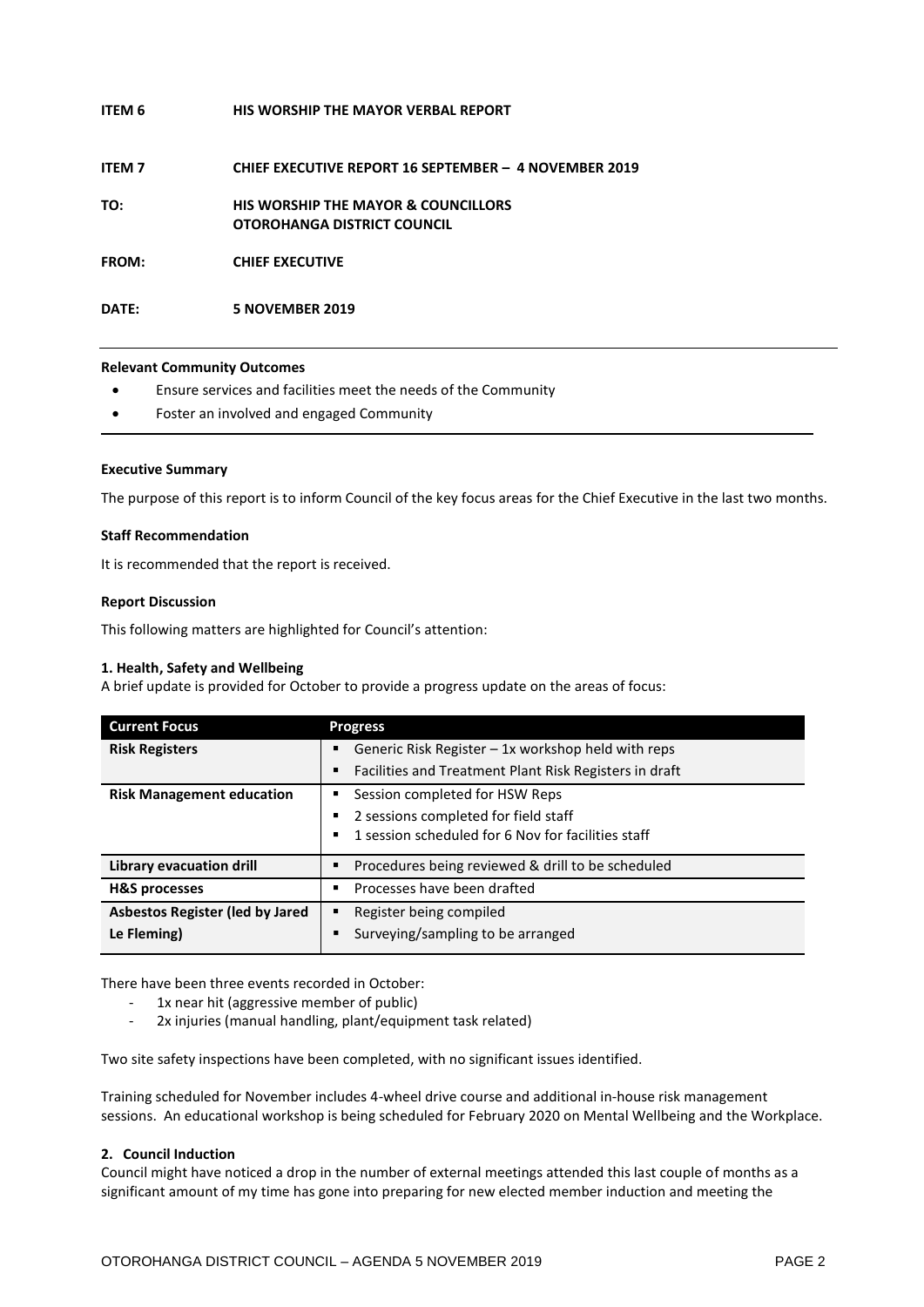associated legislative requirements. With the election now concluded and all elected members sworn in, my team and I are excited about the next three years and what we might achieve together. I would like to take this opportunity to thank the staff who have helped me bring the various "moving parts" together to ensure that elected members feel welcome, informed and prepared for the new triennium.

#### **3. Staffing Matters**

Paul Johnson started with Council this week as Building Control Officer. We have also appointed Claire King and Paula Graham in the roles of Business Support Regulatory.

Council will see a new role being advertised in the next couple of weeks and that is Strategic Planner. This role will lead the development of our Long Term Plans, Annual Plans, bylaws and policies. They will be responsible for our non-financial KPIs, and will also lead our strategic communications, including media releases, our brand and the way we present ourselves to our community and the world.

#### **4. Long Term Plan 2021-31 Project Team**

A Project Team has now been appointed to develop our next Long Term Plan (LTP). We are starting this process a lot earlier than previously because a significant part of it will be focused on engaging with the community early on to inform the development of the LTP, rather than consulting with them at the end once we have a draft. This change reflects the change that is taking place in our district and region in a number of ways. It also reflects Council's desire to embrace the philosophy of "localism" which sees decisions being made as close to the people who are affected by them as possible.

| $111C$ T TUJECL TEQUITIS.  |                                                              |
|----------------------------|--------------------------------------------------------------|
| <b>NAME</b>                | <b>ROLE</b>                                                  |
| Strategic Planner (vacant) | Project Manager                                              |
| Brendan O'Callaghan        | Project Team Member (Finance)                                |
| <b>Trish Ambury</b>        | Project Team Member (Community Engagement)                   |
| Andreas Senger             | Project Team Member (Infrastructure)                         |
| Amy Corston                | Project Team Member (Emerging Leader)                        |
| Jenelle Burnell            | Project Team Member (Admin Support, Communications, Document |
|                            | Design)                                                      |

#### The Project Team is:

| The Project Sponsors are: |                                           |  |
|---------------------------|-------------------------------------------|--|
| <b>NAME</b>               | <b>ROLE</b>                               |  |
| Graham Bunn               | Project Sponsor (Financial Strategies)    |  |
| Roger Brady               | Project Sponsor (Infrastructure Strategy) |  |
| Tanya Winter              | Project Sponsor (Overall Project)         |  |

The Project Team and Sponsors are attending the Long Term Plan Roadshow in Auckland on 28 November.

#### **5. CE Performance Agreement**

A draft agreement was prepared by the CE Review Committee in the previous triennium and has been refined over the last couple of months ready to be approved by the new Council.

#### **6. Chair of Waikato CE Forum**

At the October meeting of the Waikato CE Forum I was nominated and accepted the role of Forum Chair. I see this as a great opportunity to further develop my leadership skills, as well as learning more about the Waikato region. The forum is one of the larger in the country with 12 councils represented as well as the Waikato LASS. I'm looking forward to continuing to facilitate the great collaborative work that our region is nationally recognised for amongst our local government peers.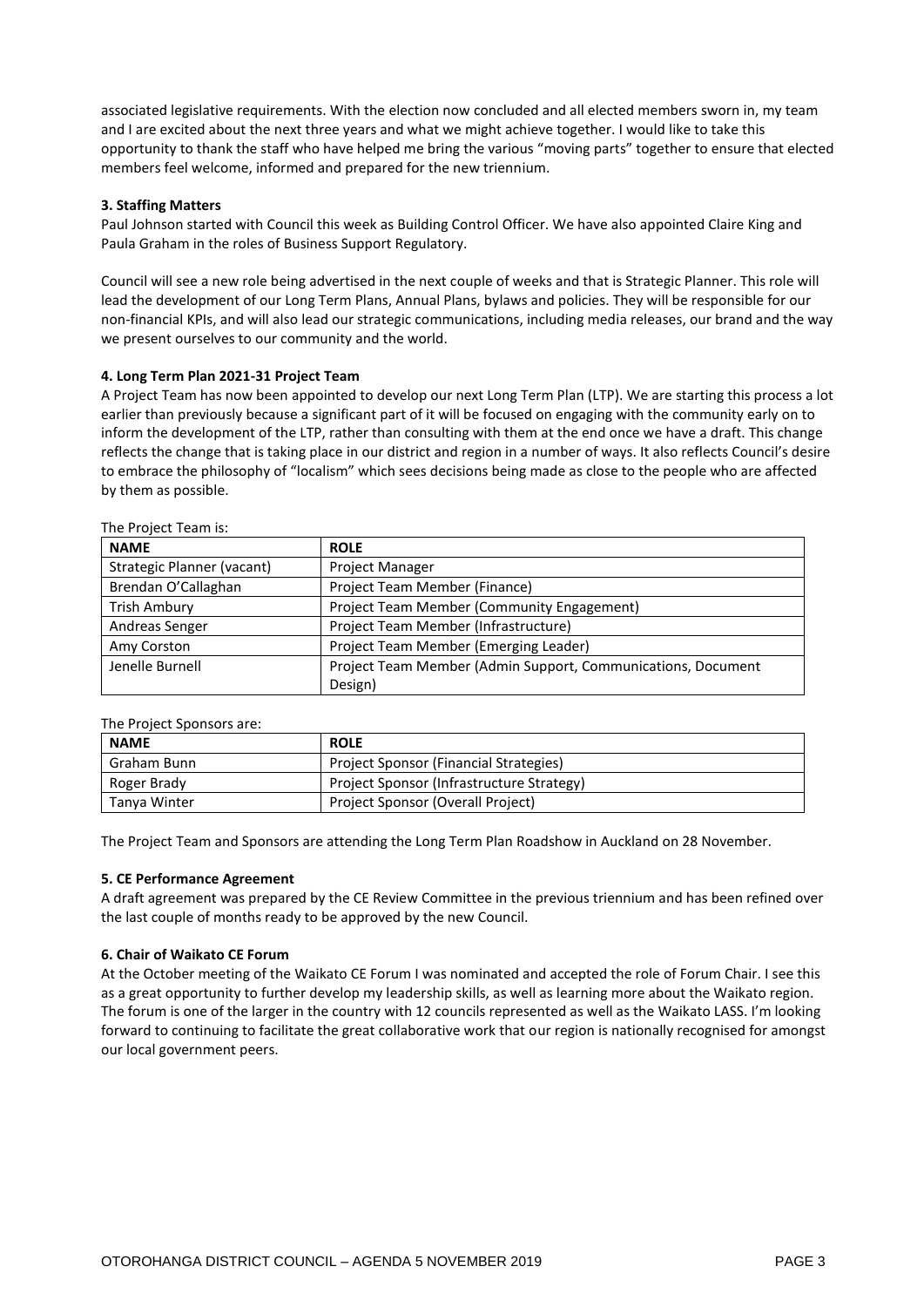#### **7. Other Meetings/Activities**

- Staff Survey (Mike Russell, AskYourTeam)
- Annual Report Audit discussion (Deloittes)
- Ministry for the Environment Roadshow
- Waikato LASS (Kelvin French)
- Dave Simes and Cathie Shaw (CDEM)
- SOLGM Summit (Napier)
- Roading Efficiency Group Assessment
- SWEAP Update
- Last meetings for Council, Community Boards and Audit and Risk
- World Travellers meet and greet
- Union negotiations
- Email signature working group
- Opening of Pop-Up Museum
- Waikato CE Forum Workshop
- SOLGM Webinars x 2: Intro to the 2021 Long Term Plan
- Pōwhiri for new Ōtorohanga College Principal
- Staff meeting and morning tea with new elected members
- Ōtorohanga Support House AGM
- Mayor's Graduation Ceremony
- Guest speaker at opening of the Kāwhia Spring Fling Arts Festival
- Kāwhia Quiz nights
- Various meetings with individual community members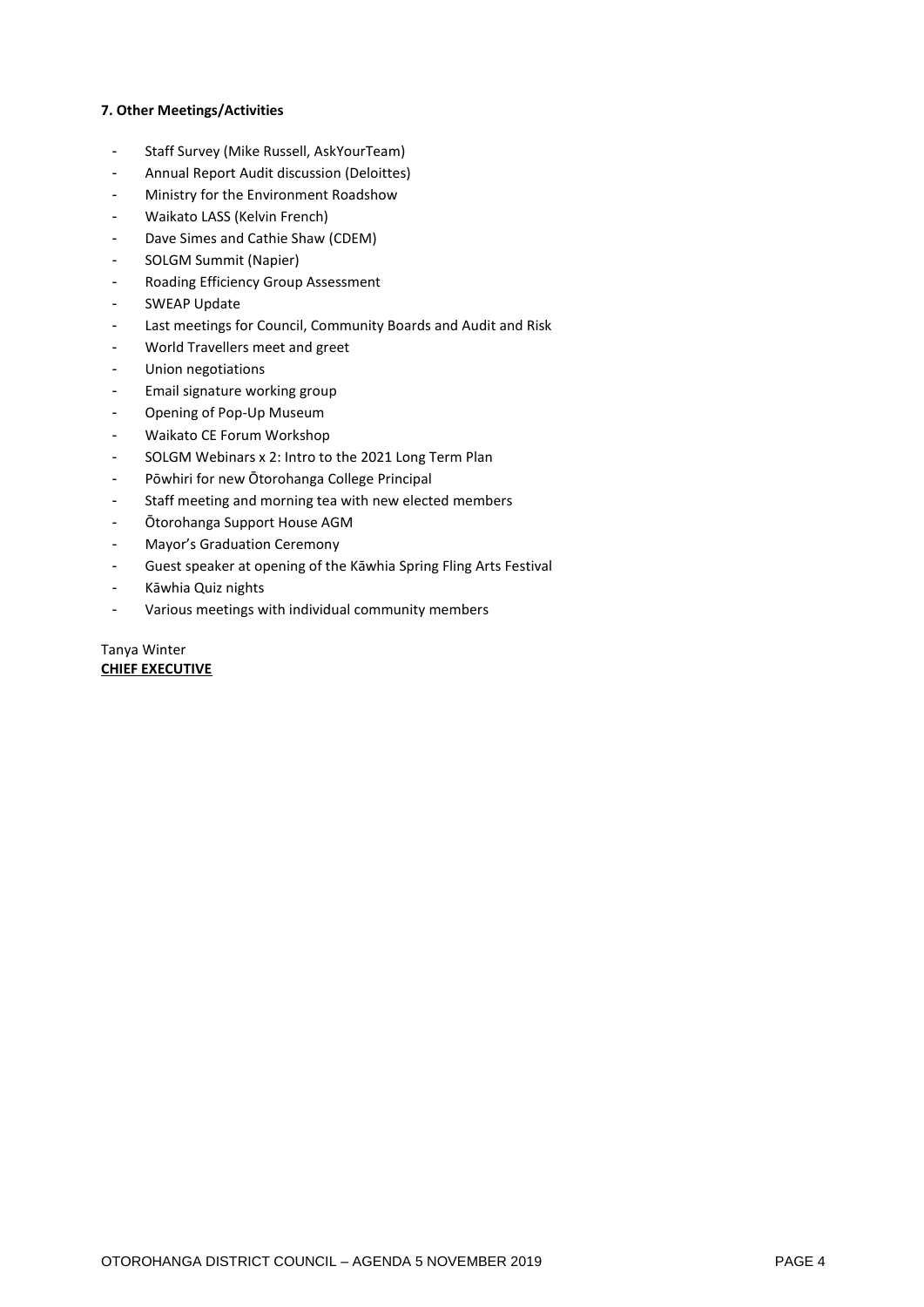#### **ITEM 8 ADOPTION OF STANDING ORDERS**

**TO: HIS WORSHIP THE MAYOR & COUNCILLORS OTOROHANGA DISTRICT COUNCIL**

**FROM: CHIEF EXECUTIVE**

**DATE: 5 NOVEMBER 2019**

#### **Relevant Community Outcomes**

Foster an involved and engaged Community

#### **Executive Summary**

The purpose of this report is for Council to adopt Standing Orders for the 2019-22 triennium.

#### **Staff Recommendation**

That:

- 1. Council adopts the Otorohanga District Council Standing Orders attached as **Appendix 1** for the 2019-22 triennium.
- 2. Standing Orders includes clauses 13.11 13.16 providing members with the right to attend meetings by audio or audio visual link.
- 3. The Chairperson is able to use a casting vote as provided for in clause 19.3.
- 4. Council adopts Option C (informal) as its default option for speaking and moving motions as outlined in Clause 22.4.

#### **Background**

Schedule 7, Part 1, Section 15 of the Local Government Act 2002 provides information on the adoption of Standing Orders. The relevant clauses are here:

(1) A local authority must adopt a set of standing orders for the conduct of its meetings and those of its committees. (2) The standing orders of a local authority must not contravene this Act, the Local [Government](http://www.legislation.govt.nz/act/public/2002/0084/173.0/link.aspx?search=sw_096be8ed8179a9be_mayor_25_se&p=1&id=DLM122241) Official Information and [Meetings](http://www.legislation.govt.nz/act/public/2002/0084/173.0/link.aspx?search=sw_096be8ed8179a9be_mayor_25_se&p=1&id=DLM122241) Act 1987, or any other Act.

(3) After the adoption of the first standing orders of the local authority, an amendment of the standing orders or the adoption of a new set of standing orders requires, in every case, a vote of not less than 75% of the members present. (4) A local authority or committee may temporarily suspend standing orders during a meeting by a vote of not less than 75% of the members present and voting, and the reason for the suspension must be stated in the resolution of suspension.

#### **Report Discussion**

The Standing Orders attached have been produced by Local Government NZ (LGNZ). These have been refined over the past triennium and reflect feedback from Councils on the changes in meeting practise, particularly around the use of electronic devices and audio-visual links to attend meetings. The updated version attached includes some options that Council must make a decision on before they adopt Standing Orders. The LGNZ document "The 2019 Guide to Standing Orders" gives useful guidance on these options.

#### Audio visual link

The LGA 2002 allows members of a local authority to participate in meetings if they are not physically present by audio or audio visual means. This provision was made in response to requests from councils that represent large geographic areas in which it is often difficult for some members to attend meetings at short notice. Its use, however, is not limited by statute and councils can develop policies should they wish to constrain the use of the technology to certain types of meetings or not.

To make use of this option the relevant rules must be incorporated within a council's standing orders. Please note that members attending by audio or audio visual means are not counted as part of a meeting's quorum.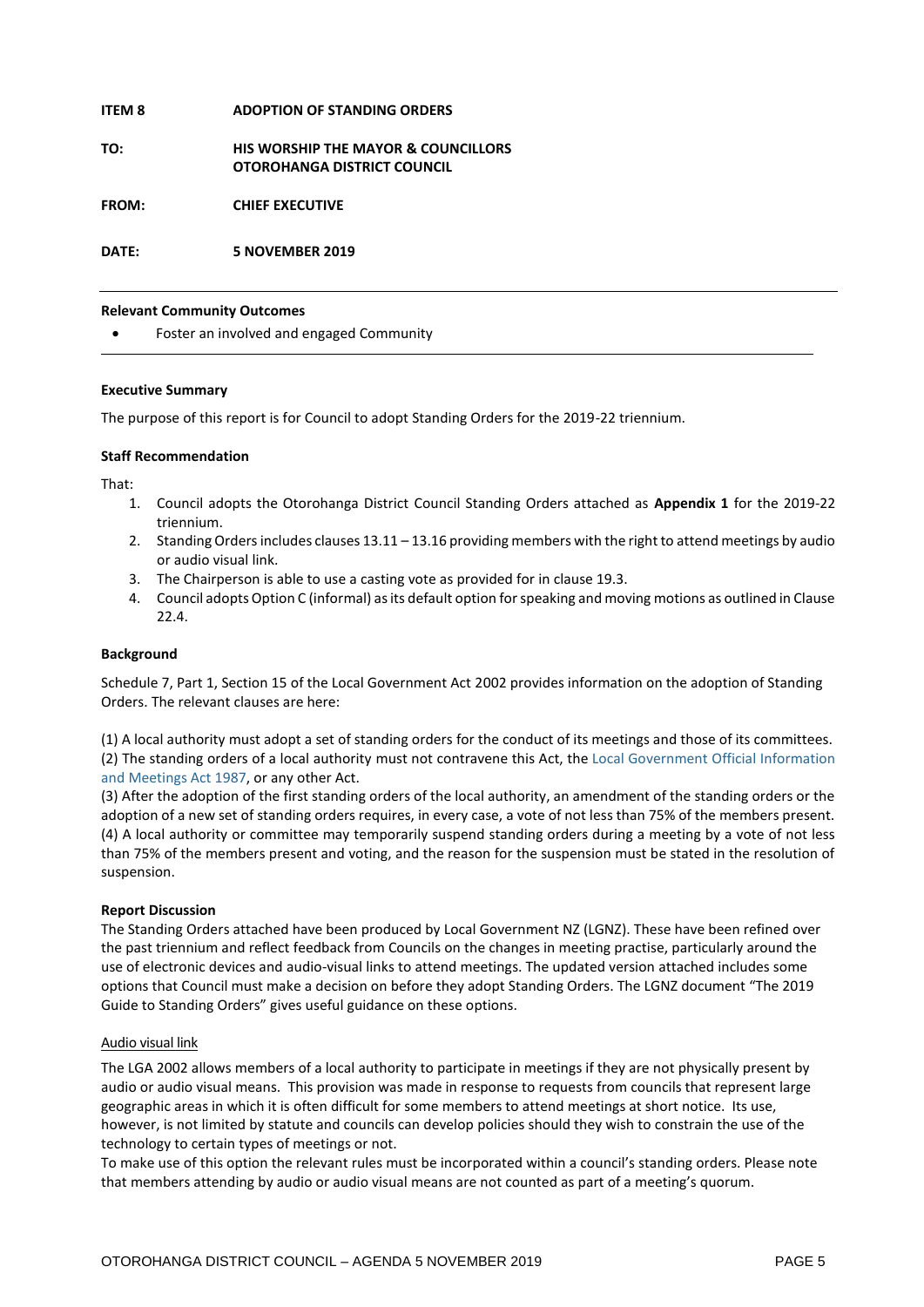#### Casting vote

The LGA 2002 allows chairpersons to use a casting vote if provision for such a vote is made in a council's standing orders. The vote can be used when there is an equality of votes and, despite some views to the contrary, a casting vote is not limited to supporting the status quo.

The LGNZ standing order template includes the casting vote option which will need to be removed should councils prefer that their chairpersons are unable to exercise such a vote.

A third option, in which a casting vote can only be used for prescribed types of decisions, is available. This option could specify, for example, that a casting vote can only be used for the adoption of statutory plans, such as the annual and long term plan.

#### Speaking and moving options

The LGNZ standing orders template offers councils a choice of three frameworks, Options A, B or C, for speaking to and moving motions and amendments.

- Option A is the most formal of the three and limits the number of times members can speak and move amendments, for example, members who have moved and seconded a motion cannot then move and second an amendment to the same motion and only members who have not spoken to a motion or substituted motion may move or second an amendment to it.
- Option B is less formal than Option A. While limiting the ability of movers and seconders of motions to move amendments it allows any other members, regardless of whether they have spoken to the motion or substituted motion, to move or second an amendment.
- Option C provides substantial flexibility by removing the limitations placed on movers and seconders by the other two options.

The council is asked to agree on a default option which will apply to all meetings unless a chairperson, or meeting, agree to apply one of the other two options at specific meeting. It is recommended that the default option be marked as Default in the adopted standing orders.

The 2019 LGNZ Standing Orders template was discussed with Council in a workshop on 22 October 2019 and the attached version includes the direction from elected members on the three options outlined above from that workshop.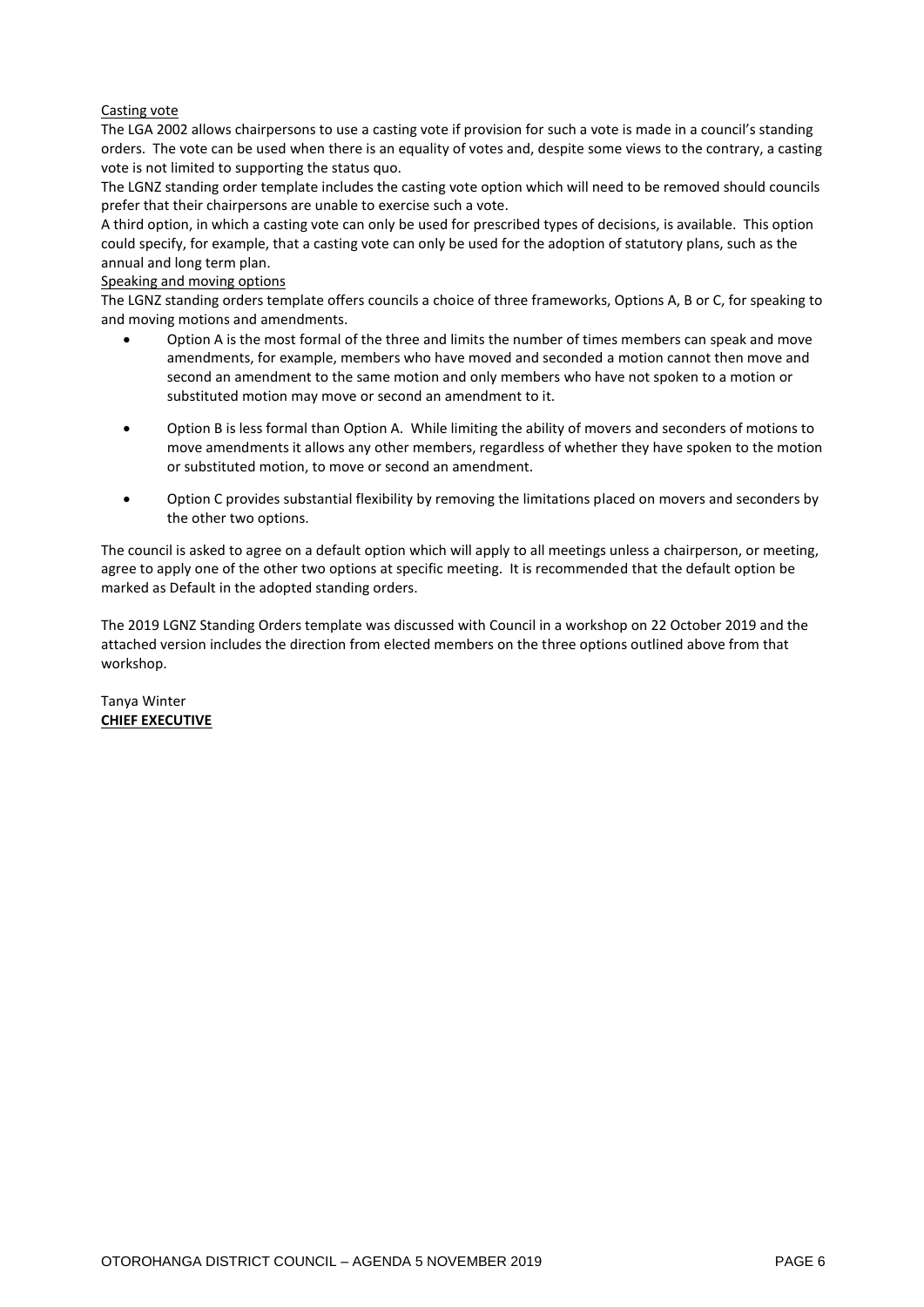#### **ITEM 9 ADOPTION OF CODE OF CONDUCT**

**TO: HIS WORSHIP THE MAYOR & COUNCILLORS OTOROHANGA DISTRICT COUNCIL**

**FROM: CHIEF EXECUTIVE**

**DATE: 5 NOVEMBER 2019**

#### **Relevant Community Outcomes**

Foster an involved and engaged Community

#### **Executive Summary**

The purpose of this report is for Council to adopt a Code of Conduct for the 2019-22 triennium.

#### **Staff Recommendation**

It is recommended that Council adopts the Otorohanga District Council Code of Conduct attached as **Appendix 1** for the 2019-22 triennium.

#### **Background**

Schedule 7, Part 1, Section 15 of the Local Government Act 2002 provides information on the adoption of a Code of Conduct. The relevant clauses are here:

(1) A local authority must adopt a code of conduct for members of the local authority as soon as practicable after the commencement of this Act.

(2) The code of conduct must set out—

**(a)** understandings and expectations adopted by the local authority about the manner in which members may conduct themselves while acting in their capacity as members, including—

 **(i)** behaviour toward one another, staff, and the public; and

**(ii)** disclosure of information, including (but not limited to) the provision of any document, to elected members that—

**(A)** is received by, or is in the possession of, an elected member in his or her capacity as an elected member; and

**(B)** relates to the ability of the local authority to give effect to any provision of this Act; and

**(b)** a general explanation of—

**(i)** the Local [Government](http://www.legislation.govt.nz/act/public/2002/0084/173.0/link.aspx?id=DLM122241) Official Information and Meetings Act 1987; and

**(ii)** any other enactment or rule of law applicable to members.

(3) A local authority may amend or replace its code of conduct, but may not revoke it without replacement.

(4) A member of a local authority must comply with the code of conduct of that local authority.

(5) A local authority must, when adopting a code of conduct, consider whether it must require a member or newly elected member to declare whether or not the member or newly elected member is an undischarged bankrupt.

(6) After the adoption of the first code of conduct, an amendment of the code of conduct or the adoption of a new code of conduct requires, in every case, a vote in support of the amendment of not less than 75% of the members present.

(7) To avoid doubt, a breach of the code of conduct does not constitute an offence under this Act.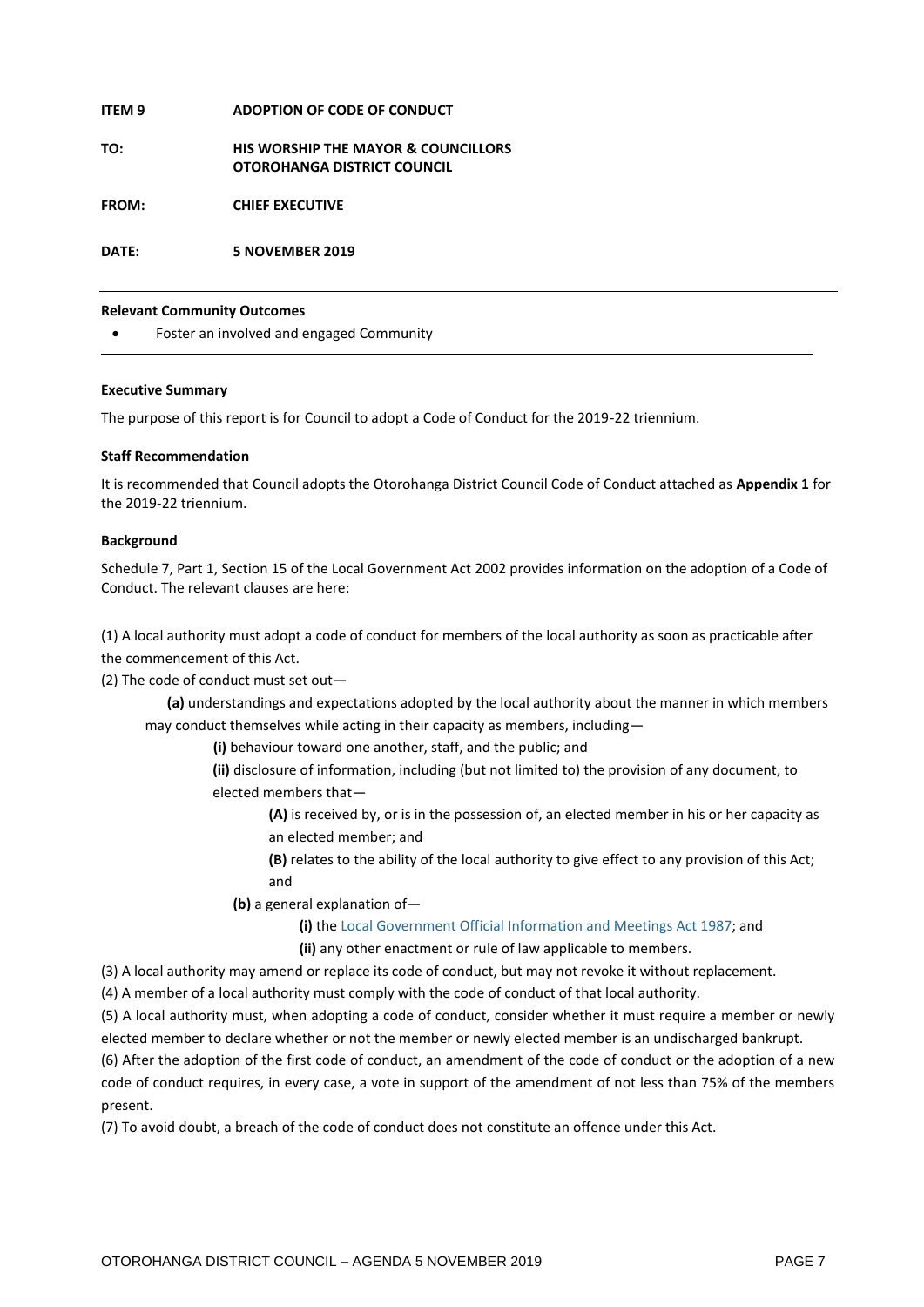#### **Report Discussion**

The Code of Conduct attached has been produced by Local Government NZ (LGNZ) and draws on feedback from Councils across the country who have been in the unfortunate position of having to use a Code of Conduct in the past and found it wanting. The updated version attached as **Appendix 1** includes the following updated features:

- Refinement of the principles including a new principle that highlights the importance of elected members "pulling their weight";
- Simplification of the roles and responsibilities section;
- Encouragement for members to participate in activities to build and maintain collaborative and cooperative cultures within the council;
- A new process for investigating and assessing complaints, including a 'materiality' test;
- Additional guidance on penalties or sanctions;
- Clarification that complaints can only be made by members and chief executives; and
- A more empowering and less prescriptive approach.
- $\bullet$

The 2019 template includes a section on social media and has a new process for dealing with trivial, minor and frivolous complaints.

The 2019 LGNZ Code of Conduct template was discussed with Council in a workshop on 22 October 2019 and the attached version is unchanged from that workshop.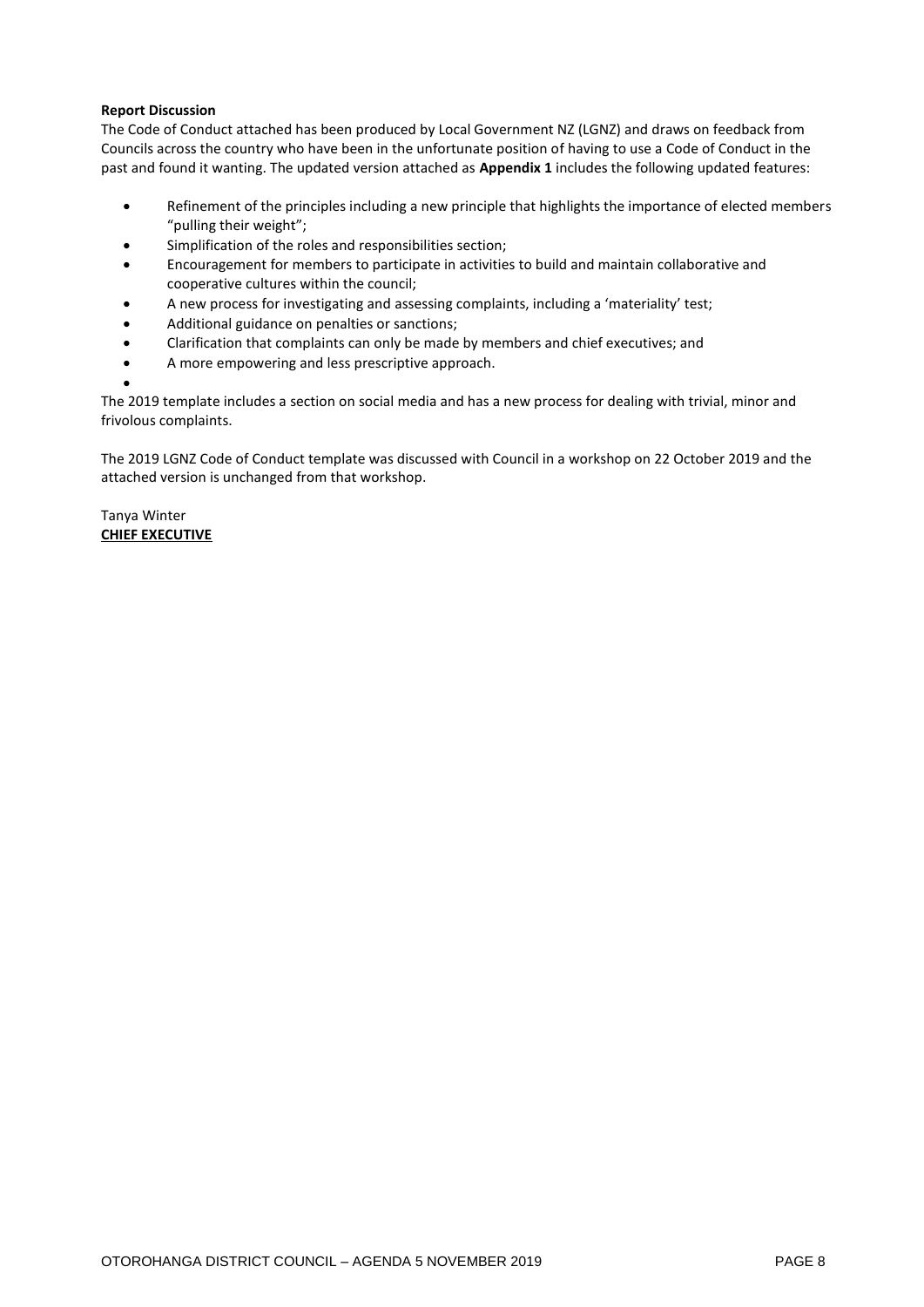#### **ITEM 10 APPOINTMENTS TO STANDING COMMITTEES OF COUNCIL AND EXTERNAL ORGANISATIONS**

**TO: MAYOR AND COUNCILLORS OF OTOROHANGA DISTRICT COUNCIL** 

**FROM: CHIEF EXECUTIVE**

**DATE: 5 NOVEMBER 2019**

#### **Relevant Community Outcomes**

Foster an involved and engaged community.

#### **Summary**

Under section 41A(3) of the Local Government Act 2002 the Mayor has the powers to create Standing Committees of Council, as well as appointing the Chairs and members of those Committees

A number of external organisations or groups either require or have requested that Council make an appointment to them.

#### **Recommendations**

That Council notes that the following Standing Committees of Council, Chairs and Members are created by His Worship the Mayor for the 2019-2022 triennium.

| I<br>×. |  |
|---------|--|
| . .     |  |

|                | <b>Name of Committee</b>                 | <b>Elected Member Representative</b>                                 |
|----------------|------------------------------------------|----------------------------------------------------------------------|
| 1              | <b>Risk and Assurance Committee</b>      | Independent Chair, Cr R Klos, Cr A Williams, Cr C<br><b>Jeffries</b> |
|                |                                          |                                                                      |
| 2 <sub>1</sub> | Chief Executive's Review Committee       | Chair Mayor M Baxter,                                                |
|                |                                          | Deputy Mayor R Johnson, Cr A Williams                                |
|                |                                          |                                                                      |
| 3              | <b>Grants and Awards Committee</b>       | Chair Cr P McConnell, Cr B Ferguson,                                 |
|                |                                          | Cr K Christison                                                      |
|                |                                          |                                                                      |
| 4.             | Waikato Region Civil Defence Emergency   | Mayor M Baxter, Cr A Williams                                        |
|                | Management Group (CDEMG) Joint Committee |                                                                      |

2. That Council approves the following members to organisations requiring Council representation by constitution or legislation.

| Name of Organisation/Group                            | <b>Elected Member Representative</b>   |
|-------------------------------------------------------|----------------------------------------|
| <b>Regional Transport Committee</b><br>1.             | Mayor M Baxter, Cr P McConnell         |
|                                                       |                                        |
| 2.<br>North King Country Development Trust            | Mayor M Baxter                         |
|                                                       |                                        |
| 3.<br>Nga Wai o Waipa Co-Governance Group             | Mayor M Baxter, Deputy Mayor R Johnson |
| (required under Nga Wai o Maniapoto (Waipa River) Act |                                        |
| 2012)                                                 |                                        |
|                                                       |                                        |
| Raukawa and Otorohanga District Council Joint<br>4.   | Mayor M Baxter, Cr R Klos              |
| Management Agreement (JMA)                            |                                        |
| (required under Waikato River Act 2010)               |                                        |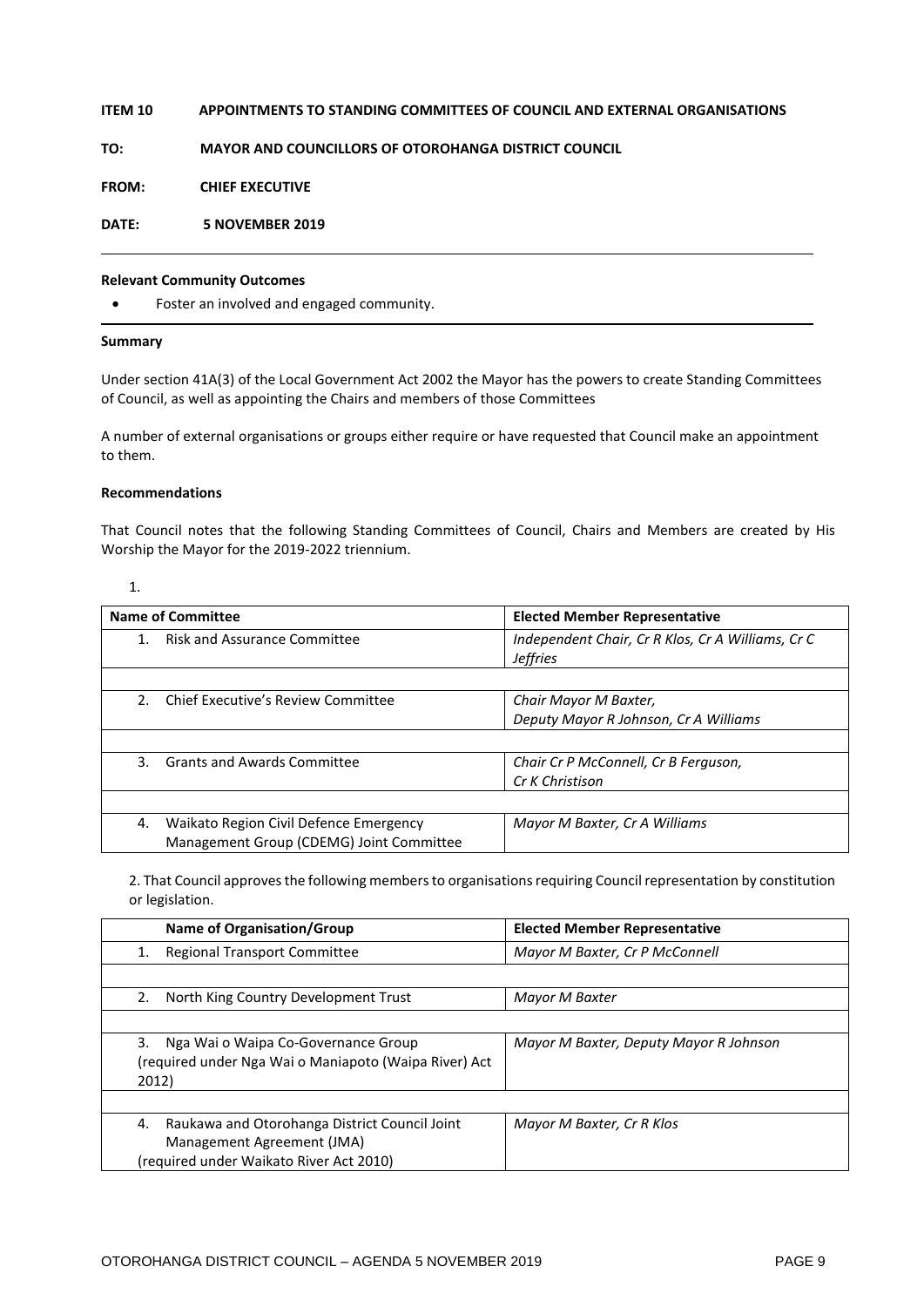3. That Council approves the following members to other groups who have requested Council representation.

|     | <b>Name of Organisation/Group</b>                                                    | <b>Elected Member Representative</b>                                                     |
|-----|--------------------------------------------------------------------------------------|------------------------------------------------------------------------------------------|
| 1.  | Waipa River Catchment                                                                | Cr K Christison                                                                          |
|     |                                                                                      |                                                                                          |
| 2.5 | West Coast Zone                                                                      | Cr C Jeffries                                                                            |
|     |                                                                                      |                                                                                          |
| 3.  | Otorohanga District Development Board (ODDB)                                         | Cr K Christison                                                                          |
|     |                                                                                      |                                                                                          |
| 4.  | Rural water supply committees (Arohena, Ranginui,                                    | Wharepuhunga Ward Cr, R Klos, Kawhia/Tihiroa                                             |
|     | Tihiroa, Waipa)                                                                      | Ward Cr A Williams, Waipa Ward Cr R Johnson                                              |
|     |                                                                                      |                                                                                          |
| 5.  | Otorohanga Stopbank Pathway Reserve<br>Management Plan Working Group (established by | Cr K Christison and 2 Otorohanga Community<br>Board members to be appointed by the Board |
|     | Council resolution), operating as Stopbank Pathway                                   |                                                                                          |
|     | and Reserve Collective (SPARC)                                                       |                                                                                          |
|     |                                                                                      |                                                                                          |
| 6.  | Waikeria Prison Community Liaison Group                                              | Cr B Ferguson                                                                            |
|     | (required under Resource Consent conditions)                                         |                                                                                          |
|     |                                                                                      |                                                                                          |
|     | 7. Waikeria Prison Community Impact Group                                            | Cr R Klos                                                                                |
|     | (required under Resource consent conditions)                                         |                                                                                          |
|     |                                                                                      |                                                                                          |
| 8.  | Happy Valley Nutrition Community Liaison Group                                       | Unspecified representation, open for any EMs to                                          |
|     | (required under Resource consent conditions)                                         | attend                                                                                   |
|     |                                                                                      |                                                                                          |

#### **Discussion**

The Mayor has exercised his powers under section 41A(3) of the LGA to create Standing Committees of Council and appoint Elected Members to them. Council has also appointed members onto other various external committees and organisations. This report formalises and provides a public record of the appointments.

In a recent workshop with the new Elected Members, representation on matters relating to Hamilton Waikato Tourism were discussed and it has now been confirmed by Hamilton Waikato Tourism that they have no requirement for Elected Member representation, as such this has been removed from the list.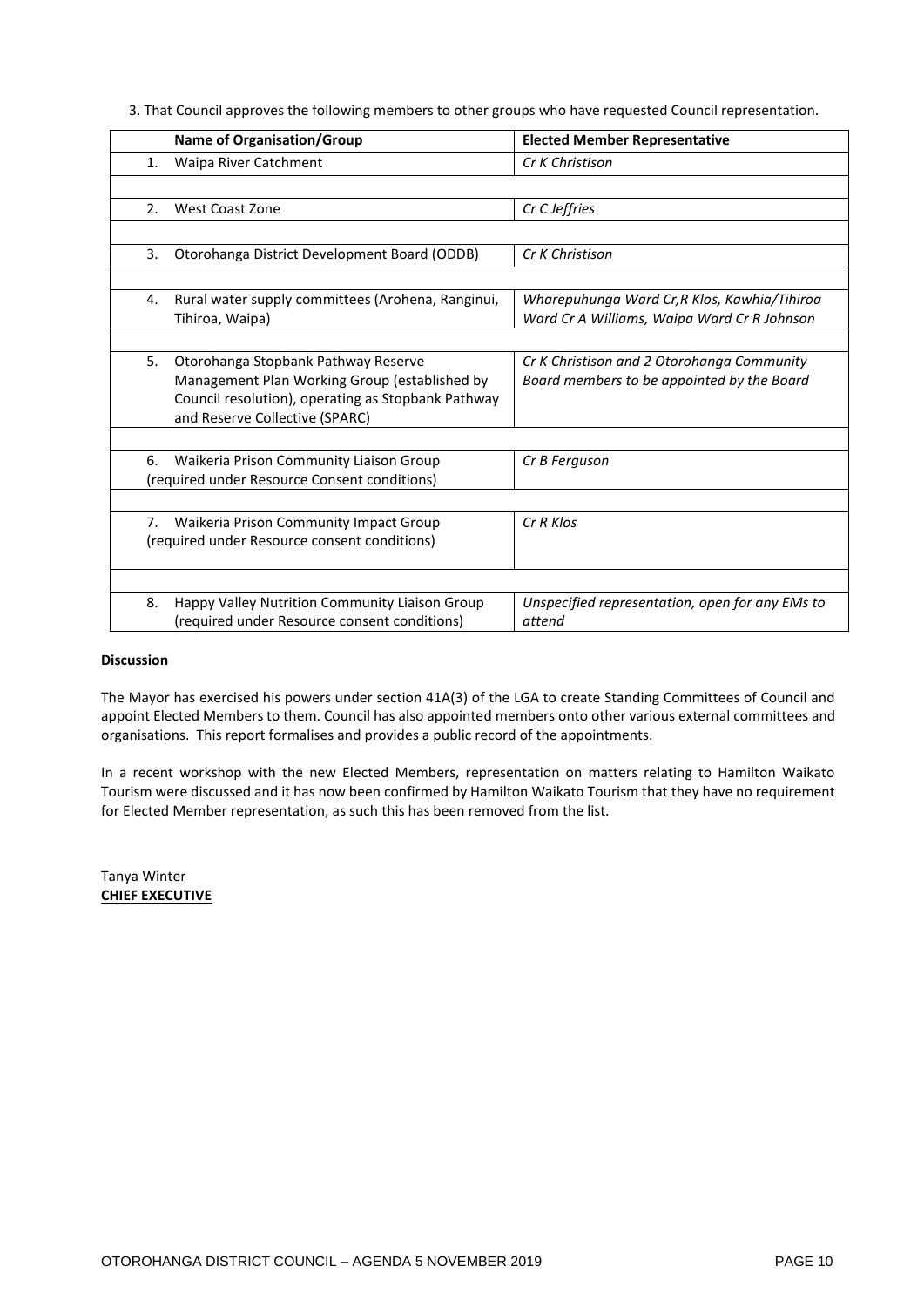#### **ITEM 11 COUNCILLOR APPOINTMENTS TO OTOROHANGA AND KAWHIA COMMUNITY BOARDS**

#### **TO: MAYOR AND COUNCILLORS OF OTOROHANGA DISTRICT COUNCIL**

**FROM: CHIEF EXECUTIVE**

**DATE: 5 NOVEMBER 2019**

#### **Relevant Community Outcomes**

Foster an involved and engaged community.

#### **Summary**

Section 19F of the Local Electoral Act 2001 authorises Council to appoint Councillors to Community Boards.

#### **Staff Recommendation**

It is recommended that pursuant to Section 19F of the Local Electoral Act 2001;

- I. Councillor Paul McConnell and Councillor Katrina Christison are appointed to the Otorohanga Community Board, and;
- II. Councillor Annette Williams is appointed to the Kawhia Community Board for a period of 18 months from 5 November 2019 to 5 May 2021.
- III. Councillor Kit Jeffries is appointed to the Kawhia Community Board for a period of 18 months from 6 May 2021 until the end of the triennium.

#### **Discussion**

It is also a requirement of the Local Electoral Act that the appointees to the Community Boards be Ward Members from the Ward in which the Community of each Board is located.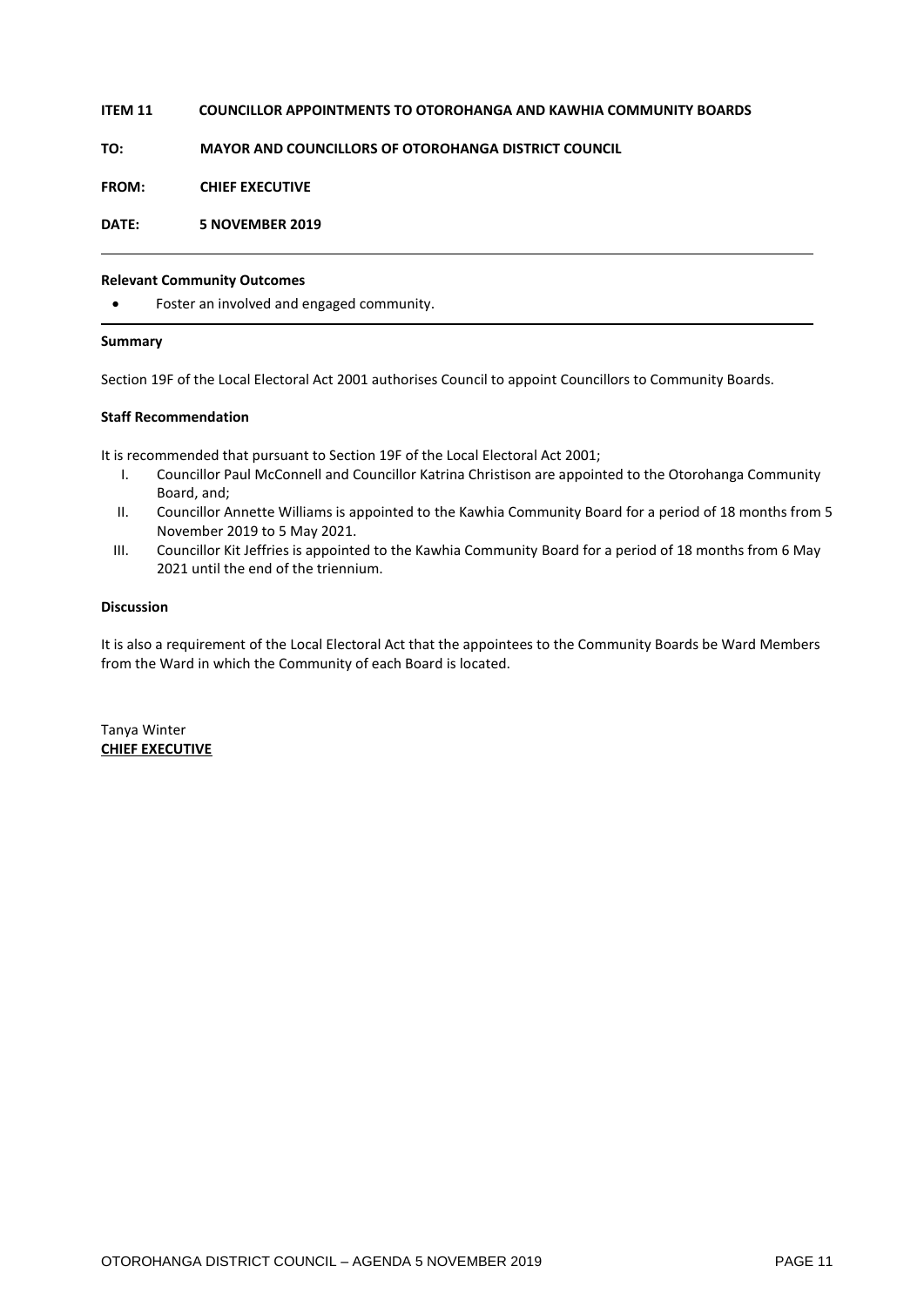#### **ITEM 12 CONFIRMATION OF ROAD NAME**

#### **TO: HIS WORSHIP THE MAYOR & COUNCILLORS OTOROHANGA DISTRICT COUNCIL**

**FROM: GROUP MANAGER ENVIRONMENT** 

**DATE: 5 NOVEMBER 2019**

#### **Relevant Community Outcomes**

- Manage the natural and physical environment in a sustainable manner
- Protect the special character of our harbours and their catchments
- Recognise the importance of the Districts rural character

#### **Executive Summary**

A road name is required for a private right of way connecting to Te Tahi Road that services ten residential lots. It was a condition of the subdivision consent that the owners in consultation with local iwi submit a road name for Council to approve.

#### **Staff Recommendation**

#### It is recommended that:

Council confirm the road name Tiwarawara Lane for a private right of way that is located on the southern side of Te Tahi Road at the end of the formed roadway.

#### **Report Discussion**

Between 2006 and 2010 Geryha Ltd were granted five subdivision consents resulting in the creation of 11 residential lots at the top end of Te Tahi Road. The largest of these applications which created five lots was only approved after a public hearing and subsequent appeal to Environment Court. The consent was finally granted by Judge Harland after two mediation conferences held under the direction of the Court. Construction of this final stage of the subdivision is currently underway and it is anticipated that the titles will be issued in January 2020.

Condition 15 of the Consent Order handed down by the Court on 19 January 2012 states;

*"If Right of Ways A & D are to be named, the applicant is to advise Council's Roading Engineer the name for Right of Ways A & D as agreed between the applicant and the Kakepuku Trust."*

Further to this consent condition Council must also conform with Regional Infrastrure Standards and AS/NZS 4819, Standard for Rural and Urban Addressing which states that any road or access way serving six or more lots shall be named.

The applicant has advised that Tiwarawara was the name given to nearby trail to the mountain peak. The granting of this consent predates Councils Road Naming Policy however Council approval is still required to ensure the registration of the road name with the Geographic Board can proceed.

This proposal involves naming a private right of way following consultation with local iwi. Although the process predates our naming policy I do not believe the outcome conflicts with our current process and recommend approval.

#### **AR Loe GROUP MANAGER ENVIRONMENT**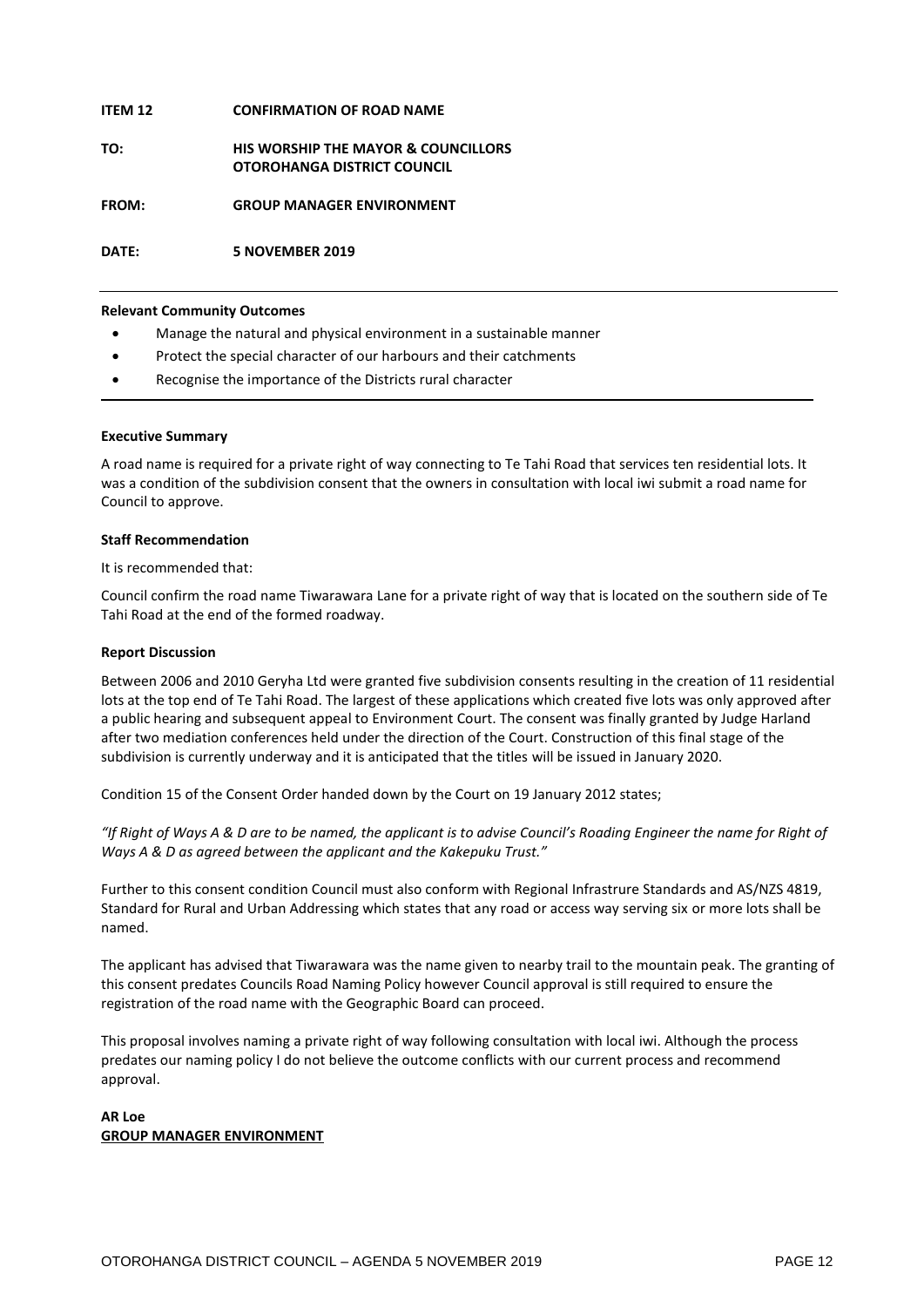### **Tiwarawara Lane**

Location Plan